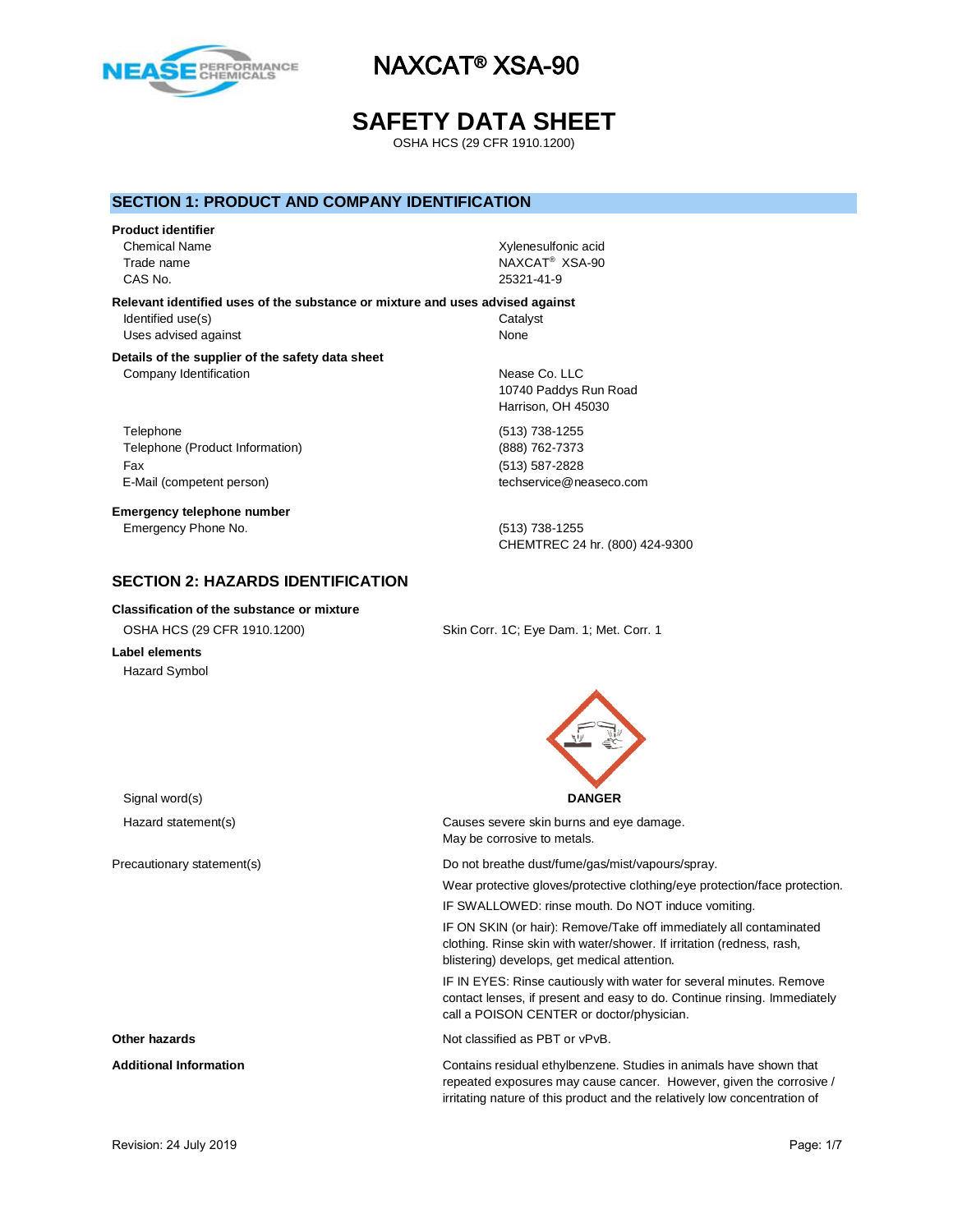

ethylbenzene present, this product is not considered to pose a cancer risk to humans.

# **SECTION 3: COMPOSITION/INFORMATION ON INGREDIENTS**

| Hazardous ingredient(s)   | $%$ W/W  | CAS No.    | Hazard statement(s)                      |
|---------------------------|----------|------------|------------------------------------------|
| Xylenesulfonic acid       | 80-85%   | 25321-41-9 | May be corrosive to metals.              |
|                           |          |            | Causes severe skin burns and eye damage. |
| Ethylbenzenesulfonic acid | $< 10\%$ | 57352-34-8 | May be corrosive to metals.              |
|                           |          |            | Causes severe skin burns and eye damage. |
| Sulfuric acid             | $<$ 4%   | 7664-93-9  | Causes severe skin burns and eye damage. |
| Water                     | $2\%$    | 7732-18-5  | Not applicable.                          |

**Additional Information -** Substances in the product which may present a health or environmental hazard, or which have been assigned occupational exposure limits, are detailed below.

- Xylene (CAS No. 1330-20-7) <3%

- Ethylbenzene (CAS No. 100-41-4) < 0.1%

- Dixylyl sulfones (CAS No. 5184-75-8) <5%

## **SECTION 4: FIRST AID MEASURES**



### **Description of first aid measures**

| <b>Inhalation</b>                                                             | Remove to fresh air and keep at rest in a position comfortable for breathing.<br>If breathing is laboured, administer oxygen. If symptoms occur obtain<br>medical attention. |  |  |
|-------------------------------------------------------------------------------|------------------------------------------------------------------------------------------------------------------------------------------------------------------------------|--|--|
| <b>Skin Contact</b>                                                           | Wash affected skin with plenty of water. Remove contaminated clothing<br>immediately. If irritation (redness, rash, blistering) develops, get medical<br>attention.          |  |  |
| Eye Contact                                                                   | Rinse cautiously with water for several minutes. Remove contact lenses, if<br>present and easy to do. Continue rinsing. Get medical advice/attention.                        |  |  |
| Ingestion                                                                     | If ingested, rinse mouth. Do not induce vomiting. Seek medical treatment.                                                                                                    |  |  |
| Most important symptoms and effects, both<br>acute and delayed                | None                                                                                                                                                                         |  |  |
| Indication of any immediate medical attention<br>and special treatment needed | None                                                                                                                                                                         |  |  |

### **SECTION 5: FIRE-FIGHTING MEASURES**

| <b>Extinguishing media</b>                                       |                                                                                                          |  |  |
|------------------------------------------------------------------|----------------------------------------------------------------------------------------------------------|--|--|
| -Suitable Extinguishing Media<br>-Unsuitable Extinguishing Media | Extinguish with waterspray, dry chemical, sand or carbon dioxide.<br>None anticipated.                   |  |  |
| Special hazards arising from the substance or<br>mixture         | None anticipated.                                                                                        |  |  |
| <b>Advice for fire-fighters</b>                                  | Fire fighters should wear complete protective clothing including self-<br>contained breathing apparatus. |  |  |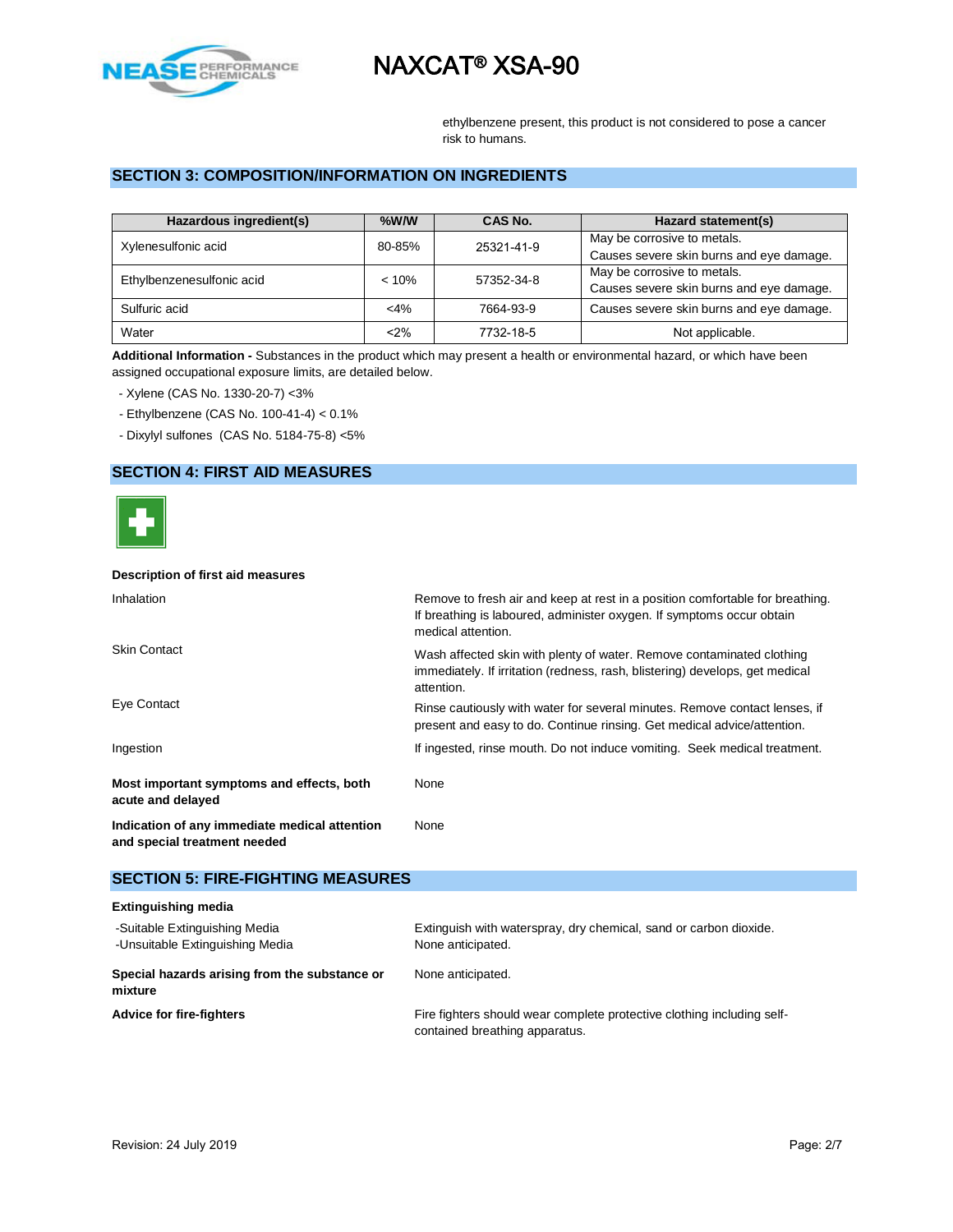

# **SECTION 6: ACCIDENTAL RELEASE MEASURES**

| Personal precautions, protective equipment<br>and emergency procedures | Put on protective equipment before entering danger area.                                                                                                                                                         |
|------------------------------------------------------------------------|------------------------------------------------------------------------------------------------------------------------------------------------------------------------------------------------------------------|
| <b>Environmental precautions</b>                                       | Do not allow to enter drains, sewers or watercourses.                                                                                                                                                            |
| Methods and material for containment and<br>cleaning up                | Contain spillages with sand, earth or any suitable adsorbent material.<br>Transfer to a container for disposal or recovery. Wash the spillage area with<br>water. If possible prevent water running into sewers. |
| Reference to other sections<br><b>Additional Information</b>           | None<br>None                                                                                                                                                                                                     |

| <b>SECTION 7: HANDLING AND STORAGE</b>                       |                                                                                                                 |  |  |
|--------------------------------------------------------------|-----------------------------------------------------------------------------------------------------------------|--|--|
| <b>Precautions for safe handling</b>                         | Do not get in eyes, on skin, or on clothing.                                                                    |  |  |
| Conditions for safe storage, including any incompatibilities |                                                                                                                 |  |  |
| -Storage Temperature                                         | Store at room temperature.                                                                                      |  |  |
| -Incompatible materials                                      | Attacks many materials and clothing. Keep away from oxidising agents.<br>Keep container tightly closed and dry. |  |  |
| Specific end use(s)                                          | Catalyst                                                                                                        |  |  |

# **SECTION 8: EXPOSURE CONTROLS/PERSONAL PROTECTION**

### **Control parameters**

### **Occupational exposure limits**

|                   |                | LTEL (8 hr TWA ppm) |                          | STEL (ppm)  |                    |                                 |
|-------------------|----------------|---------------------|--------------------------|-------------|--------------------|---------------------------------|
| <b>SUBSTANCE.</b> | <b>CAS No.</b> | PEL (OSHA)          | <b>TLV (ACGIH)</b>       | PEL (OSHA)  | <b>TLV (ACGIH)</b> | Note:                           |
| Sulfuric acid     | 7664-93-9      | mq/m <sup>3</sup>   | $0.2 \text{ mg/m}^3$ (T) | $- - - -$   | $- - - -$          | <sup>ரு</sup> Thoracic fraction |
| Xvlene            | 1330-20-7      | 100                 | 100                      | $- - - -$   | 150                | $- - - -$                       |
| Toluene           | 108-88-3       | 200                 | 20                       | 300 ceiling | $\cdots$           | 500 10min. peak                 |
| Ethvlbenzene      | $100 - 41 - 4$ | 100                 | 20                       | $\cdots$    | ----               | ----                            |

### **Recommended monitoring method NIOSH 5043; NIOSH 1501 Exposure controls**

Appropriate engineering controls<br>
Local exhaust required.

### **Personal protection equipment**







Eye/face protection The following to be used as necessary: Goggles giving complete protection to eyes. Full face shield.

Skin protection (Hand protection/ Other) The following to be used as necessary: Gloves (Neoprene or Natural rubber). Chemical protection suit. Wear safety or chemical resistant shoes or boots. Check with protective equipment manufacturer's data.

Respiratory protection **No personal respiratory protective equipment normally required.** 

Thermal hazards Use gloves with insulation for thermal protection, when needed.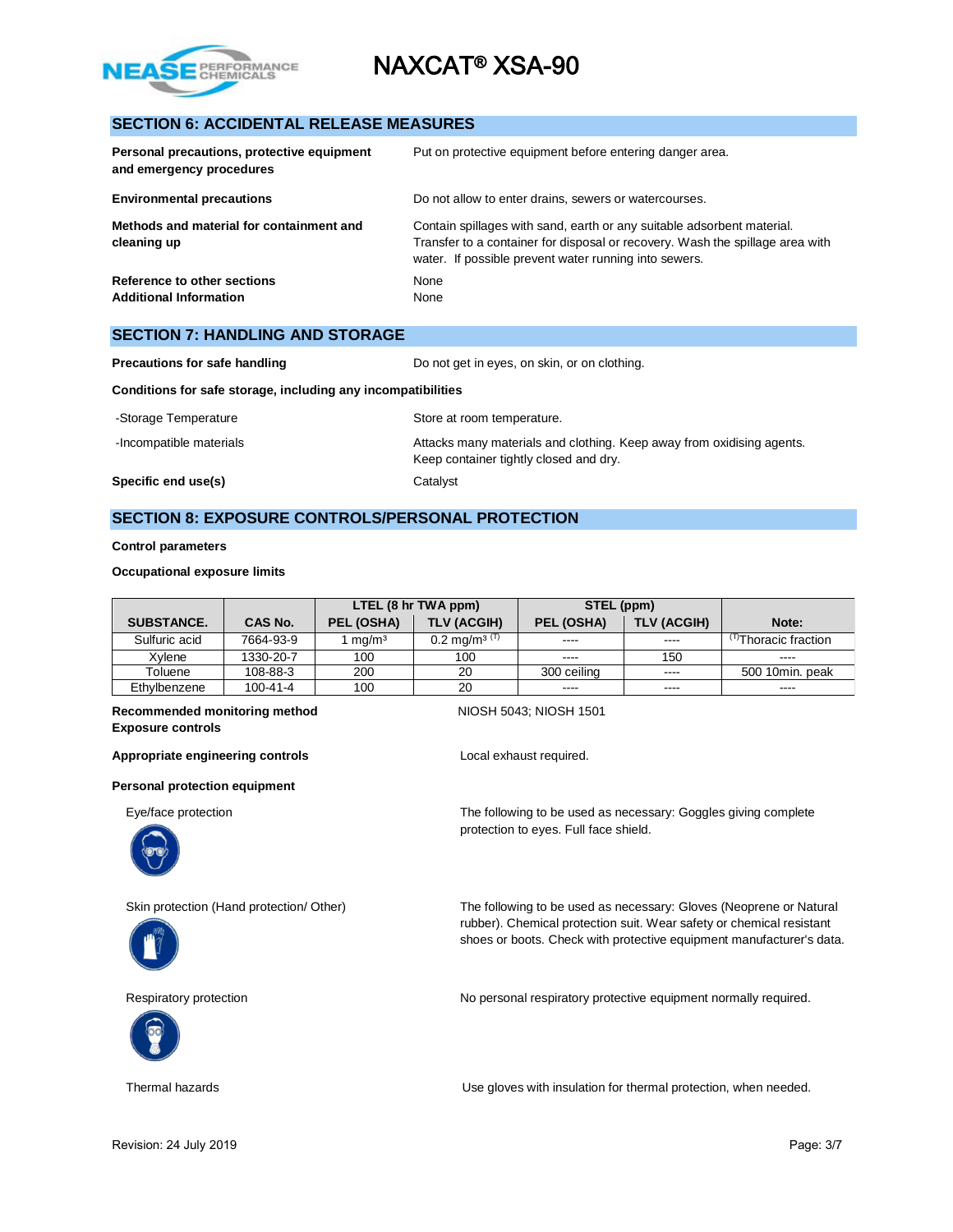



**Environmental Exposure Controls Do not allow to enter drains, sewers or watercourses.** 

# **SECTION 9: PHYSICAL AND CHEMICAL PROPERTIES**

### **Information on basic physical and chemical properties**

Appearance Liquid Colour **Amber / Brown** Odour **Slight hydrocarbons Odour** Slight hydrocarbons Odour Odour Threshold (ppm) Not available. pH (Value)  $\leq 1$ Melting Point (°C) / Freezing Point (°C)  $<$ 2 Boiling point/boiling range (°C): Not available. Flash Point (°C)  $>$ 200 (>392 °F) [Open cup] Evaporation rate <1 (butyl acetate=1) Flammability (solid, gas) Not available. Explosive limit ranges UEL: 6.6% (xylene) LEL: 1.0% (xylene) Vapour Pressure (Pascal) and the contract of the contract of the contract of the contract of the contract of the contract of the contract of the contract of the contract of the contract of the contract of the contract of t Vapour Density (Air=1)  $>1$ Density (g/ml) 1.3 Solubility (Water) Solubility (Water) Solubility (Water) Solubility (Water) Solubility (Water) Solubility (Other) Not available Partition Coefficient (n-Octanol/water) Not available. Auto Ignition Temperature (°C) and the control of the Not available. Decomposition Temperature (°C) Not available. Kinematic Viscosity (cSt)  $@$  40°C  $@$  Not available. Explosive properties Not explosive. Oxidising properties Not oxidising.

**Other information** Not available.

### **SECTION 10: STABILITY AND REACTIVITY**

| Reactivity                                | Stable under normal conditions.                                                                                                                                                                             |
|-------------------------------------------|-------------------------------------------------------------------------------------------------------------------------------------------------------------------------------------------------------------|
| <b>Chemical stability</b>                 | Stable.                                                                                                                                                                                                     |
| Possibility of hazardous reactions        | None anticipated.                                                                                                                                                                                           |
| <b>Conditions to avoid</b>                | Incompatible materials.                                                                                                                                                                                     |
| Incompatible materials                    | Reacts with strong alkalis. Avoid contact with bleach or other<br>hypochlorites. Generates heat of solution when dissolved in<br>water and alcohols. May cause exothermic polymerisation of<br>furan resin. |
| <b>Hazardous Decomposition Product(s)</b> | Carbon monoxide, Carbon dioxide, Sulphur oxides, Acrid<br>smoke                                                                                                                                             |

## **SECTION 11: TOXICOLOGICAL INFORMATION**

**Exposure routes:** Inhalation**,** Skin Contact**,** Eye Contact

| xylenesulfonic acid (CAS# 25321-41-9) (By analogy with similar materials) |                                                                                                                         |
|---------------------------------------------------------------------------|-------------------------------------------------------------------------------------------------------------------------|
| <b>Acute toxicity</b>                                                     | Oral: $LD50 = 1104$ mg/kg-bw<br>Dermal: LD50 > 2 g/kg-bw<br>Inhalation: $LCS0 > 100$ mg= saturated (Vapor), 8 hour, rat |
| <b>Irritation/Corrosivity</b>                                             | Corrosive (Skin and Eyes)                                                                                               |
| <b>Sensitization</b>                                                      | It is not a skin sensitizer.                                                                                            |
| <b>Repeated dose toxicity</b>                                             | NOAEL: > 500 mg/kg bw/day (28 days/week, oral, rat)                                                                     |
|                                                                           |                                                                                                                         |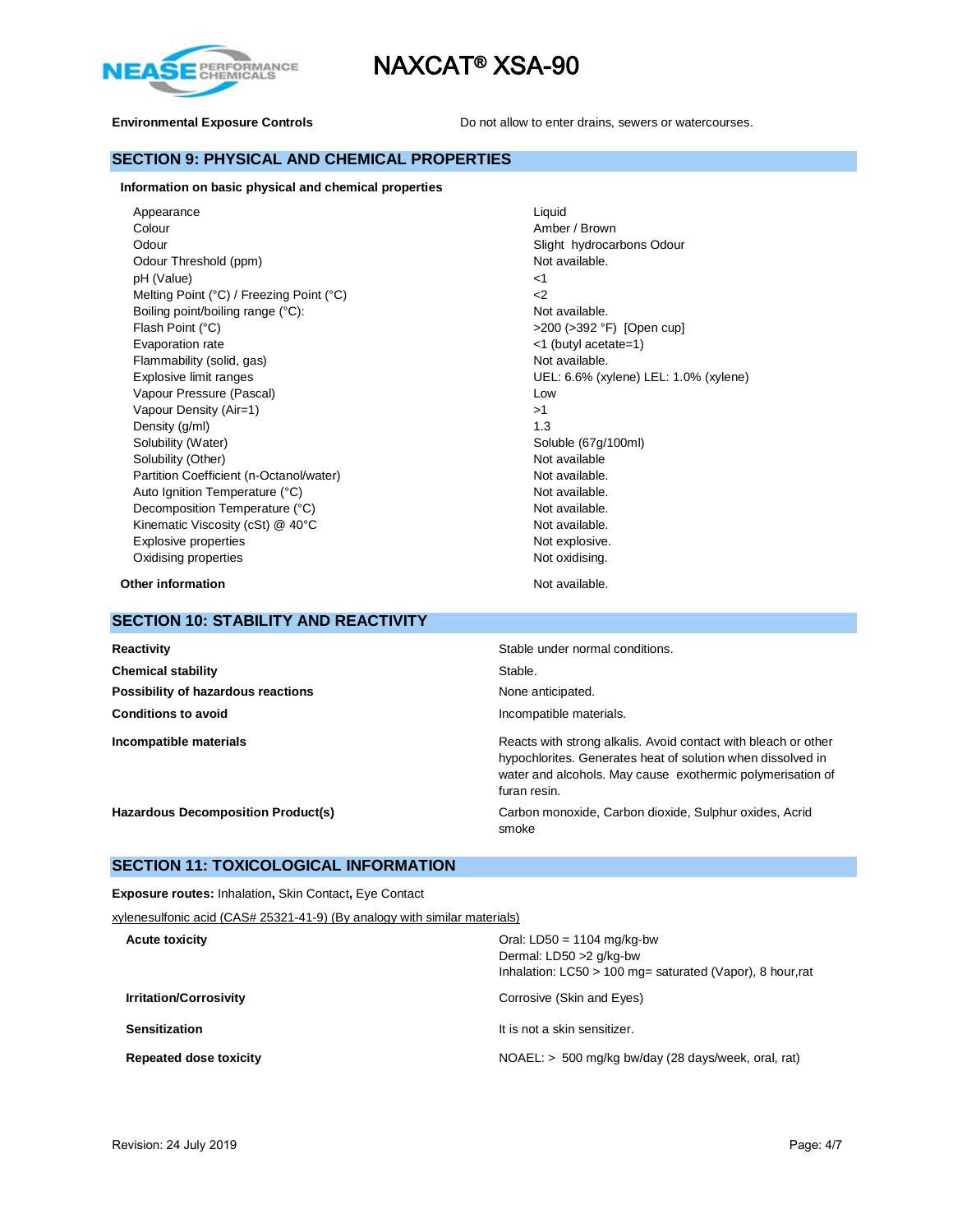

**Carcinogenicity Carcinogenicity It is unlikely to present a carcinogenic hazard to man. This is** based on information currently available. Residual ethylbenzene in this formulation is not expected to present a cancer risk given the corrosive / irritating nature of this product.

| <b>NTP</b>                        | <b>IARC</b>                                    | <b>ACGIH</b> | <b>OSHA</b>                                           | <b>NIOSH</b> |  |
|-----------------------------------|------------------------------------------------|--------------|-------------------------------------------------------|--------------|--|
| No.                               | No.                                            | No.          | No.                                                   | No.          |  |
| <b>Mutagenicity</b>               |                                                |              | There is no evidence of mutagenic potential.          |              |  |
| <b>Toxicity for reproduction</b>  |                                                |              | No effects to the reproductive system.                |              |  |
|                                   | Ethylbenzenesulfonic acid (CAS No. 57352-34-8) |              | See Section: xylenesulfonic acid (CAS No. 25321-41-9) |              |  |
| Sulfuric acid (CAS No. 7664-93-9) |                                                |              |                                                       |              |  |
| <b>Acute toxicity</b>             |                                                |              | Oral: LD50 = $2140$ mg/kg-bw (rat)                    |              |  |
|                                   |                                                |              | Dermal: No data                                       |              |  |
|                                   |                                                |              | Inhalation: $LC50 = 0.37 - 0.42$ mg/l (rat)           |              |  |
| <b>Irritation/Corrosivity</b>     |                                                |              | Corrosive (Skin and Eyes)                             |              |  |
| <b>Sensitization</b>              |                                                |              | Skin sensitisation has been reported in humans.       |              |  |
| <b>Repeated dose toxicity</b>     |                                                | No data.     |                                                       |              |  |
| Carcinogenicity                   |                                                |              | NOAEL (rat): $> 240$ mg/kg (Fischer 344)              |              |  |
|                                   |                                                |              |                                                       |              |  |

| NITO   | ADC   | <b>CGIH</b>    | א וויסר | ᄓᄋᅌ |
|--------|-------|----------------|---------|-----|
| .isted | ir∩⊔n | ב כ<br>$\ln n$ | No.     | No. |

### **Mutagenicity**

**Toxicity for reproduction**

There is no evidence of mutagenic potential.

NOAEL: 20 mg/m³ (rabbit) (New Zealand White) NOEL: 20 mg/m³ (rabbit) (New Zealand White)

# **SECTION 12: ECOLOGICAL INFORMATION**

| xylenesulfonic acid (CAS# 25321-41-9) (By analogy with similar materials) |                                                                                                                                                                                                               |
|---------------------------------------------------------------------------|---------------------------------------------------------------------------------------------------------------------------------------------------------------------------------------------------------------|
| Short term                                                                | LC50 (96 hour): >500 mg/L (Leuciscus idus melanotus)<br>EC50 (48 hour): >103 mg/l (Daphnia magna, mobility) By analogy with<br>similar materials:<br>EC50 (96 hour): 70 mg/l (Pseudokirchnerella subcapitata) |
| Long Term                                                                 | Scientifically unjustified                                                                                                                                                                                    |
| Persistence and degradability                                             | inherently biodegradable                                                                                                                                                                                      |
| <b>Bioaccumulative potential</b>                                          | The product is not bioaccumulative                                                                                                                                                                            |
| Mobility in soil                                                          | Not available.                                                                                                                                                                                                |
| <b>Results of PBT and vPvB assessment</b>                                 | Not classified as PBT or vPvB.                                                                                                                                                                                |
| Other adverse effects                                                     | None known.                                                                                                                                                                                                   |
| Ethylbenzenesulfonic acid (CAS No. 57352-34-8                             | See Section: xylenesulfonic acid (CAS No. 25321-41-9)                                                                                                                                                         |
| Sulfuric acid (CAS No. 7664-93-9)                                         |                                                                                                                                                                                                               |
| Short term                                                                | LC50 (96 hour): 42.0 mg/l (96 hour) (Gambusia affinis)                                                                                                                                                        |
|                                                                           | EC50 (24 hour): 29.0 mg/l (Daphnia magna)                                                                                                                                                                     |
|                                                                           | EC50 (48 hour): 29 mg/l (Pandalus montagui))                                                                                                                                                                  |
| Long Term                                                                 | Scientifically unjustified                                                                                                                                                                                    |
| Persistence and degradability                                             | Not readily biodegradable.                                                                                                                                                                                    |
| Bioaccumulative potential                                                 | The substance has no potential for bioaccumulation.                                                                                                                                                           |
| Mobility in soil                                                          | The substance has high mobility in soil.                                                                                                                                                                      |
|                                                                           |                                                                                                                                                                                                               |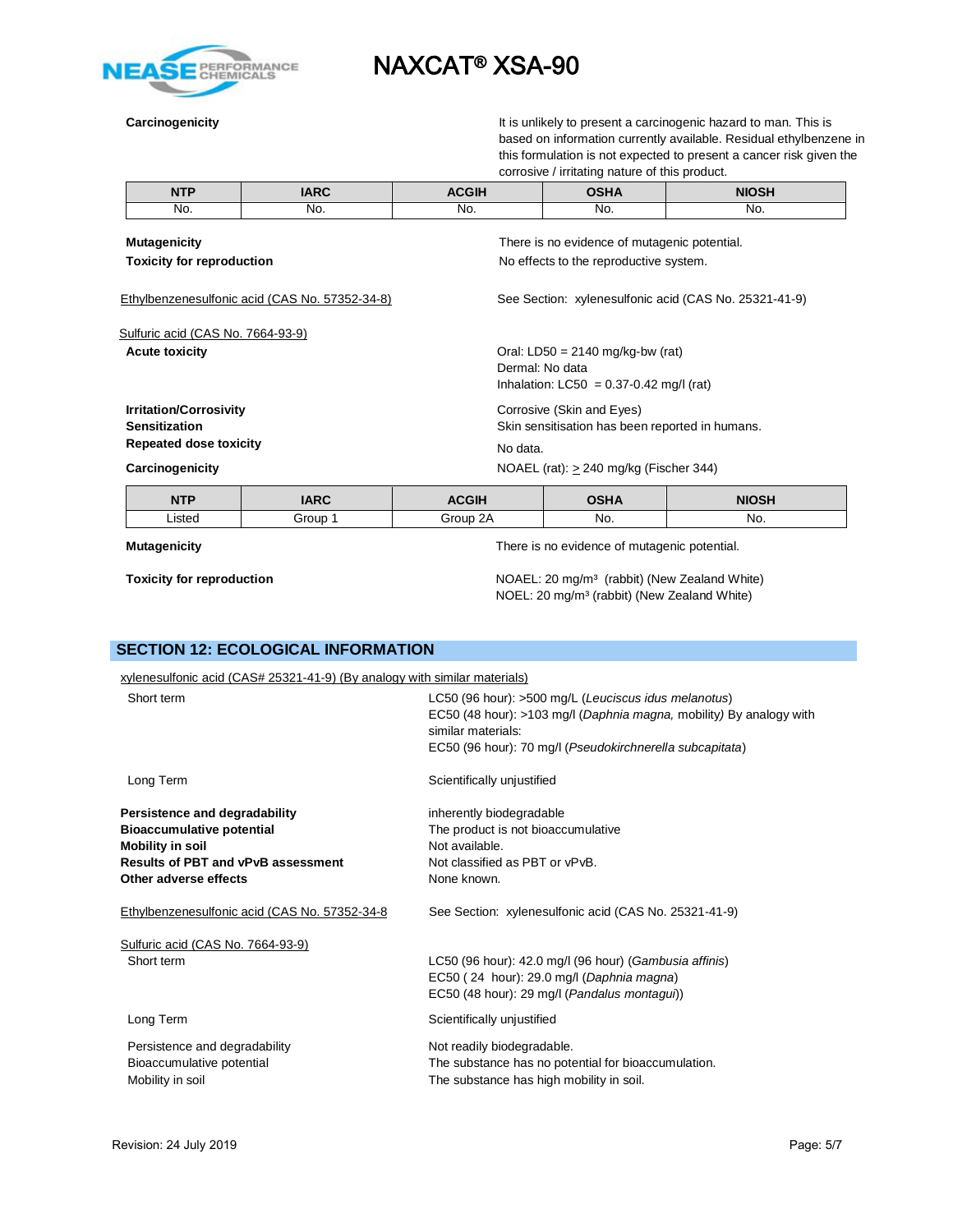

Results of PBT and vPvB assessment Not classified as PBT or vPvB. Other adverse effects None known.

# **SECTION 13: DISPOSAL CONSIDERATIONS**

Waste treatment methods **Disposal should be in accordance with local**, state or national legislation. Consult an accredited waste disposal contractor or the local authority for advice.

Additional Information **None known.** None known.

# **SECTION 14: TRANSPORT INFORMATION**

|                              | <b>Land transport</b><br>(U.S. DOT)                                                 | Sea transport<br>(IMDG)                                                               | Air transport<br>(ICAO/IATA)                                                          |
|------------------------------|-------------------------------------------------------------------------------------|---------------------------------------------------------------------------------------|---------------------------------------------------------------------------------------|
| UN number                    | 2586                                                                                | 2586                                                                                  | 2586                                                                                  |
| <b>Proper Shipping Name</b>  | ARYLSULFONIC ACIDS,<br><b>LIQUID</b><br>with not more than 5%<br>free sulfuric acid | ARYLSULPHONIC ACIDS,<br><b>LIQUID</b><br>with not more than 5% free<br>sulphuric acid | <b>ARYLSULPHONIC</b><br>ACIDS, LIQUID<br>with not more than 5%<br>free sulphuric acid |
| Transport hazard class(es)   | 8                                                                                   | 8                                                                                     | 8                                                                                     |
| Packing group                | Ш                                                                                   | Ш                                                                                     | Ш                                                                                     |
| Hazard label(s)              | Corrosive                                                                           | Corrosive                                                                             | Corrosive                                                                             |
| <b>Environmental hazards</b> | No.                                                                                 | No                                                                                    | No.                                                                                   |
| Special precautions for user | None known.                                                                         | None known.                                                                           | None known.                                                                           |

**Transport in bulk according to Annex II of MARPOL73/78 and the IBC Code:** Not established.

## **SECTION 15: REGULATORY INFORMATION**

**Safety, health and environmental regulations/legislation specific for the substance or mixture:**

**TSCA (Toxic Substance Control Act) -** Inventory Status**: On active TSCA list Canada Domestic Substance List (DSL)** - Listed

**Designated Hazardous Substances and Reportable Quantities (40 CFR 302.4)**:

| <b>Chemical</b><br><b>Name</b> | CAS No.            | %wt.<br><b>MICa</b> | DC.<br>unds<br>טא |
|--------------------------------|--------------------|---------------------|-------------------|
| None                           | $- - - -$<br>----- | ----<br>-----       | ----<br>_____     |

### **SARA 311/312 - Hazard Categories:**

□ Fire □ Sudden Release □ Reactivity ■ Immediate (acute) □ Chronic (delayed)

**SARA 313 - Toxic Chemicals (40 CFR 372):** 

| <b>Chemical Name</b> | <b>CAS No.</b> | <b>Typical %wt.</b> |
|----------------------|----------------|---------------------|
| Xvlene               | 1330-20-7      | 3%                  |
| Ethylbenzene         | 100-41-4       | Cancer              |

### **SARA 302 - Extremely Hazardous Substances(40 CFR 355):**

| <b>Chemical Name</b> | <b>CAS No.</b> | <b>Typical %wt.</b> |
|----------------------|----------------|---------------------|
| 3ulfuric acid        | 7664-93-9      | 20-25%              |